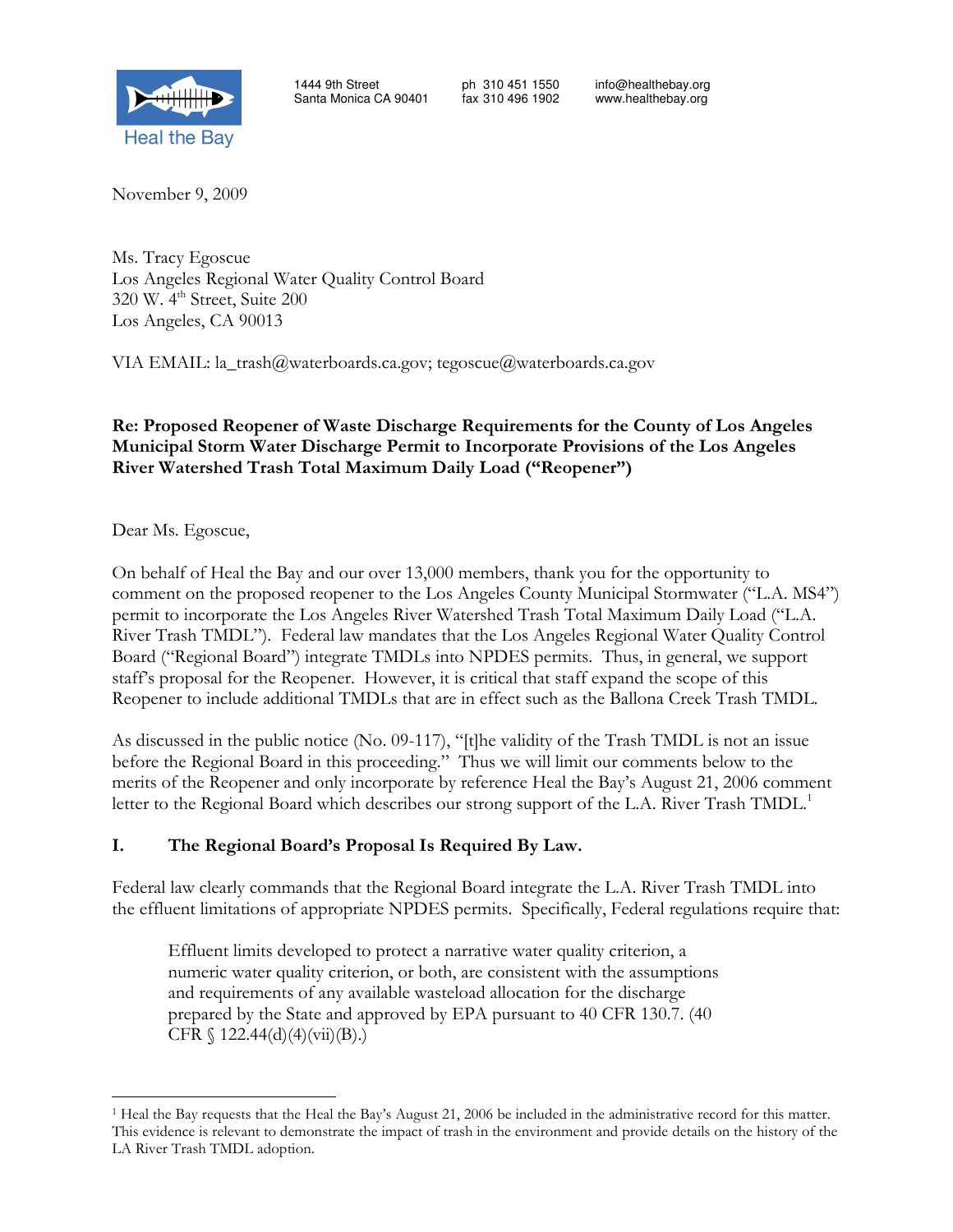

In fact, the Regional Board has, in other ongoing proceedings, stated that the Environmental Protection Agency has underscored that "NPDES permit conditions must be consistent with the assumptions and requirements of available WLAs." Correspondence from Executive Officer Jonathan Bishop to Elizabeth Miller Jennings (June 15, 2006) (citing "Establishing Total Maximum Daily Loads (TMDL) Wasteload Allocations (WLAs) for Storm Water Sources and NDPES Permit Requirements Based on Those WLAs," USEPA, 2002.) Federal law leaves no room for the Regional Board to not assure that the Los Angeles County MS4 Permit contains limitations consistent with already established WLAs, and the underlying L.A. River Trash TMDL. Thus, the effluent limits set by the L.A. MS4 permit must be consistent with the L.A. River Trash TMDL's wasteload allocations.

#### II. Staff's Proposal is Consistent with Regional Board and State Board Actions and USEPA Guidance.

As you are aware, The Los Angeles Regional Board integrated TMDL limits for the Santa Monica Bay Beaches Bacteria Dry-Weather TMDL and Marina del Rey Harbor Mother's Beach and Back Basins Bacteria TMDL into the L.A. MS4 permit in 2006 and 2007, respectively. In fact, the State Water Resources Control Board adopted an Order on August 4, 2009 that denied the County of Los Angeles's claims against this Regional Board action to include the Santa Monica Bay Beaches Bacteria Dry-Weather TMDL in the L.A. MS4 permit (see Order No. WQ 2009-0008). In addition, the recently adopted Ventura County MS4 included all TMDLs in effect in Ventura County and their corresponding wasteload allocations and implementation schedules. Other regional water boards have also followed suit. For example, the recently adopted Waste Discharge Requirements for the County of Orange, Orange County Flood Control District and The Incorporated Cities of Orange County within the Santa Ana Region Areawide Urban Storm Water Runoff Orange County (Order No. R8-2009-0030)<sup>2</sup> by the Santa Ana Regional Board incorporates numeric TMDL wasteload allocations into the permit. Hence, there is nothing new or unique about incorporating the L.A. River Trash TMDL into the L.A. MS4 permit and this process has been upheld by the State Board.

In addition, the proposed Reopener is consistent with USEPA policy. In a letter to the State Water Resources Control Board from Alexis Strauss, Director of USEPA Region 9 Water Division, Ms. Strauss states that:

> "…the permitting authority also has the discretion to express permit conditions for municipal stormwater dischargers as numeric limits where appropriate….It would be consistent with EPA's regulations and the recommendations in this guidance [Based Establishing TMDL Wasteload Allocations for Storm Water Sources and NPDES Permit Requirements Based on those WLAs] for a permitting agency to decide it is appropriate to use numeric limits."<sup>3</sup>

 $\overline{a}$ 2 Heal the Bay requests that Order No. R8-2009-0030 be included in the administrative record for this matter. This evidence is relevant to demonstrate that other regional water boards have incorporated TMDL wasteload allocations expressed as numeric effluent limits in MS4 permits.

<sup>&</sup>lt;sup>3</sup> Heal the Bay requests that the USEPA letter be included in the administrative record for this matter. This evidence is relevant to demonstrate that USEPA has agreed that WLAs expressed as numeric limits are appropriate for MS4 permits.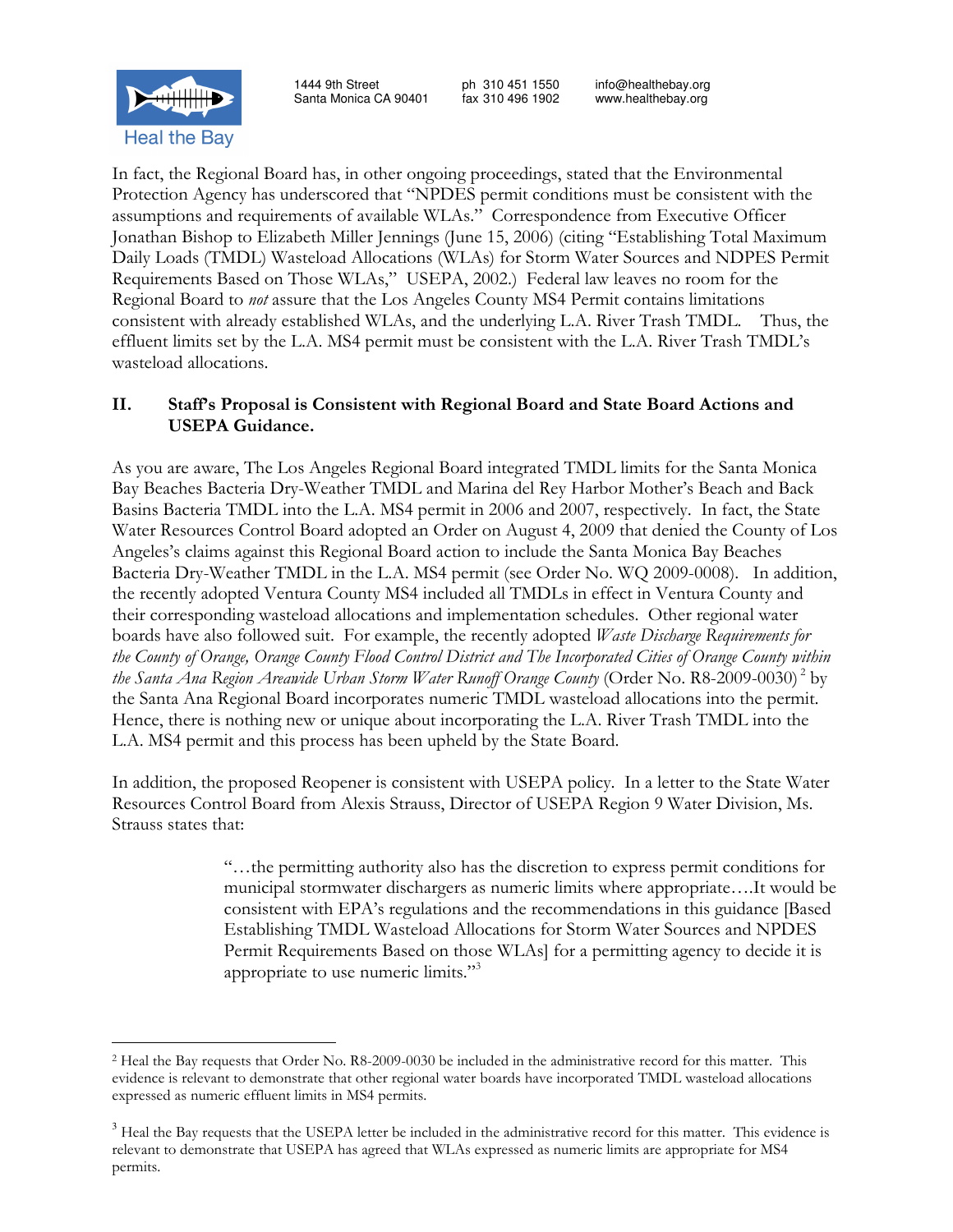Integration of the L.A. River Trash TMDL at this time makes all the more sense because California's focus on the reduction of marine debris. On November 20, 2008 the California Ocean Protection Council adopted an Implementation Strategy for the California Ocean Protection Council Resolution to Reduce and Prevent Ocean Litter.<sup>4</sup> This landmark Strategy lays out ambitious actions for eliminating harmful trash from entering the Pacific Ocean statewide. As the OPC has recognized, the growing amount of trash in our oceans is choking marine life, crippling regional economies and diminishing quality of life along California shorelines. Stormwater runoff carries trash and other pollutants directly to local streams, such as the Los Angeles River, and eventually to the ocean unfiltered and untreated.

## III. The Regional Board Should Broaden the Scope of the Reopener to Include Additional TMDLs.

As acknowledged by Regional Board staff in various workshops and hearings, the renewal of the long overdue L.A. MS4 will likely be a multiple year process. Thus it is even more critical that the proposed Reopener include all applicable TMDLs that are in effect in Los Angeles County. At a minimum all TMDLs with compliance points that have passed or that are upcoming in the next two years, should be included in this reopener. It is unclear why the proposed scope of the reopener is so narrow. As the Ballona Creek Trash TMDL is nearly identical to the L.A. River Trash TMDL, why did the Regional Board not at least propose to include this TMDL in the Reopener as well? This seems like a logical extension of the Reopener and would require little staff resources.

Also of note, the plethora of water quality issues in the Malibu Creek Watershed has dominated the discussion at several Board hearings over the past year. In order to improve water quality in this area, enforceable TMDLs are critical. Heal the Bay believes that if nutrient WLAs were in the L.A. MS4 permit, then the Malibu Creek watershed TMDLs would finally be enforceable. This is a critical tool in catalyzing any significant progress towards water quality standards attainment in the watershed. Also, the TMDL was developed and approved by USEPA over 6 years ago, so inclusion of the WLAs in the permit should have occurred a long time ago. Thus, the Regional Board should also include the Malibu Nutrients and Bacteria TMDLs in the Reopener. We have included example language for several additional TMDLs in Attachment A.

## IV. The Regional Board Should Clarify that Compton Creek and other Tributaries are Covered by the L.A. River Trash TMDL.

At the July 16, 2009 Regional Board hearing on the 2008 303(d) List in response to public and Board inquiry, staff noted that the Compton Creek Trash impairment listing would be addressed under the L.A. River Trash TMDL. The Reopener states that "[f]or purposes of this Permit, attainment of the effluent limitations shall be conclusively presumed for any drainage area to the Los Angeles River (or its tributaries) where certified full capture systems treat all drainage from the area…." Part 7, Section 1. B.3. However, this statement is only included under the "full capture device" section and does not specify the tributaries. The factsheet specifies individual tributaries in a footnote ("Tributaries to the Los Angeles River include but are not limited to Pacoima Wash, Tujunga Wash, Burbank Western Channel, Verdugo Wash, Arroyo Seco, the Rio Hondo, and Compton Creek) but



 $\overline{a}$ 

<sup>&</sup>lt;sup>4</sup> Heal the Bay requests that the OPC's Implementation Strategy for the California Ocean Protection Council Resolution to Reduce and Prevent Ocean Litter be included in the administrative record for this matter. This evidence is relevant to demonstrate that trash reduction is a state priority.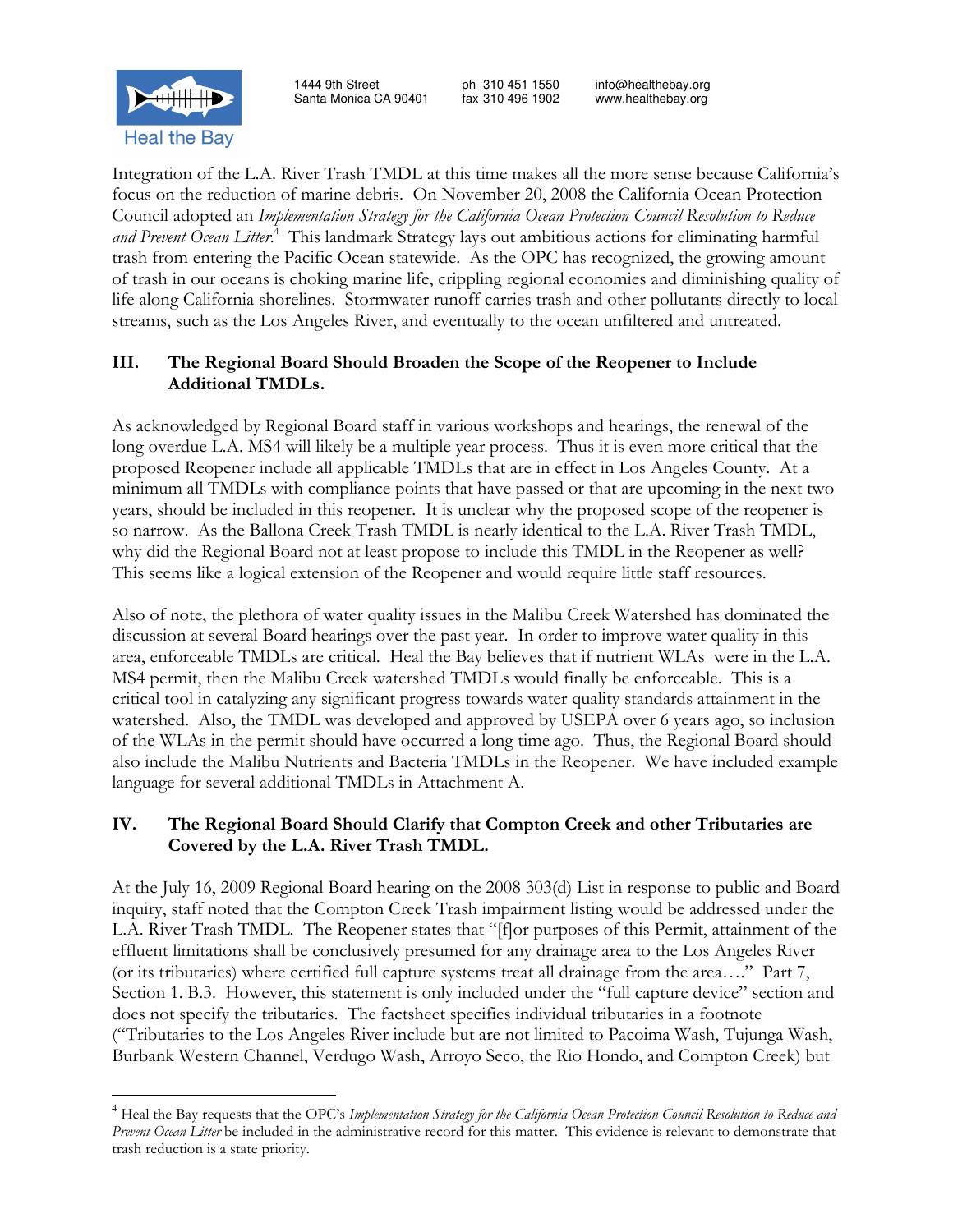

this information is not contained in the permit. Factsheet at 1. Staff should specify in the overarching Reopener language that Compton Creek and other tributaries are included in the scope of the L.A. River TMDL so that there is no ambiguity.

## V. Many of the Cities that May Oppose Incorporation of this TMDL Have Received Millions of Dollars of Federal Stimulus Money from the State to Reduce Trash in the Los Angeles River.

The "Gateway IWRM Authority"<sup>5</sup> recently was awarded \$10 million from the State Water Resources Control Board Clean Water State Revolving Fund as part of the American Recovery and Reinvestment Act.<sup>6</sup> As explained in the grant award document, these funds were specifically given to assist the cities in their compliance with the Los Angeles River Trash TMDL by supporting acquisition of full capture devices for literally thousands of catch basins in the watershed. In fact in a presentation made by Desi Alvarez, Director of Public Works of the City of Downey, to the Regional Board at the November 5, 2009 hearing, Mr. Alvarez discussed this funding and stated that all 16 cities that had received the funding were on track for 100% compliance by the TMDL compliance deadline. Some of those same municipal recipients have long opposed the trash TMDL and continue to do so. The Regional Board should not be dissuaded by these cities' arguments about cost or feasibility when these cities have acknowledged feasibility in their grant request to the State Board and have accepted taxpayer funds to address the problem specifically in the Los Angeles River Watershed.

Heal the Bay requests that the information from the Gateway grant request as well as the State Water Board's allocation of funds to those cities be included in the administrative record for this matter. This evidence is relevant to the cities' ability to comply with the TMDL as incorporated into the stormwater permit and to the State Water Board's support for their efforts to comply.

# VI. The Regional Board Should Modify the Proposed Reopener Language.

In general, the Regional Board should streamline the proposed Reopener language in Part 7. The proposed Reopener language includes a detailed discussion of compliance determination and Monitoring and Reporting Requirements. Reopener at Part 7, 1.B.-C. While this is important information, the Regional Board should describe these elements in a document outside of the L.A. County MS4 or incorporate the information by reference. Including this detailed information within the permit overly complicates the requirements. If the Regional Board were to take this same detailed approach for all TMDLs in effect in Los Angeles County (which, as stated earlier, should be included within the proposed MS4 Reopener), there would be potentially a hundred or more pages added to an already lengthy and complex permit. Instead, the Regional Board should simply include numeric WLAs as effluent limits and required implementation actions and milestones in Part 7. We suggest following the approach taken in the recently adopted Ventura County MS4. As an example,

http://www.waterboards.ca.gov/water\_issues/programs/grants\_loans/srf/docs/economic\_recovery/stimulus\_report.pdf)

 $\overline{a}$ <sup>5</sup> Participants in the grant request included Bell, Bell Gardens, Commerce, Compton, Cudahy, Downey, Huntington Park, Long Beach, Lynwood, Maywood, Montebello, Paramount, Pico Rivera, South Gate, and Vernon. *See* Los Angeles Gateway Region Storm Drain Catch Basin Retrofit Project (attached hereto with portions available at https://faast.waterboards.ca.gov/attachments/proposal\_16004/attachment\_45824.PDF, PIN# 16004

<sup>6</sup> *See* Clean Water State Revolving Fund American Recovery and Reinvestment Act Status Report as of Oct 30, 2009 (attached hereto and available at